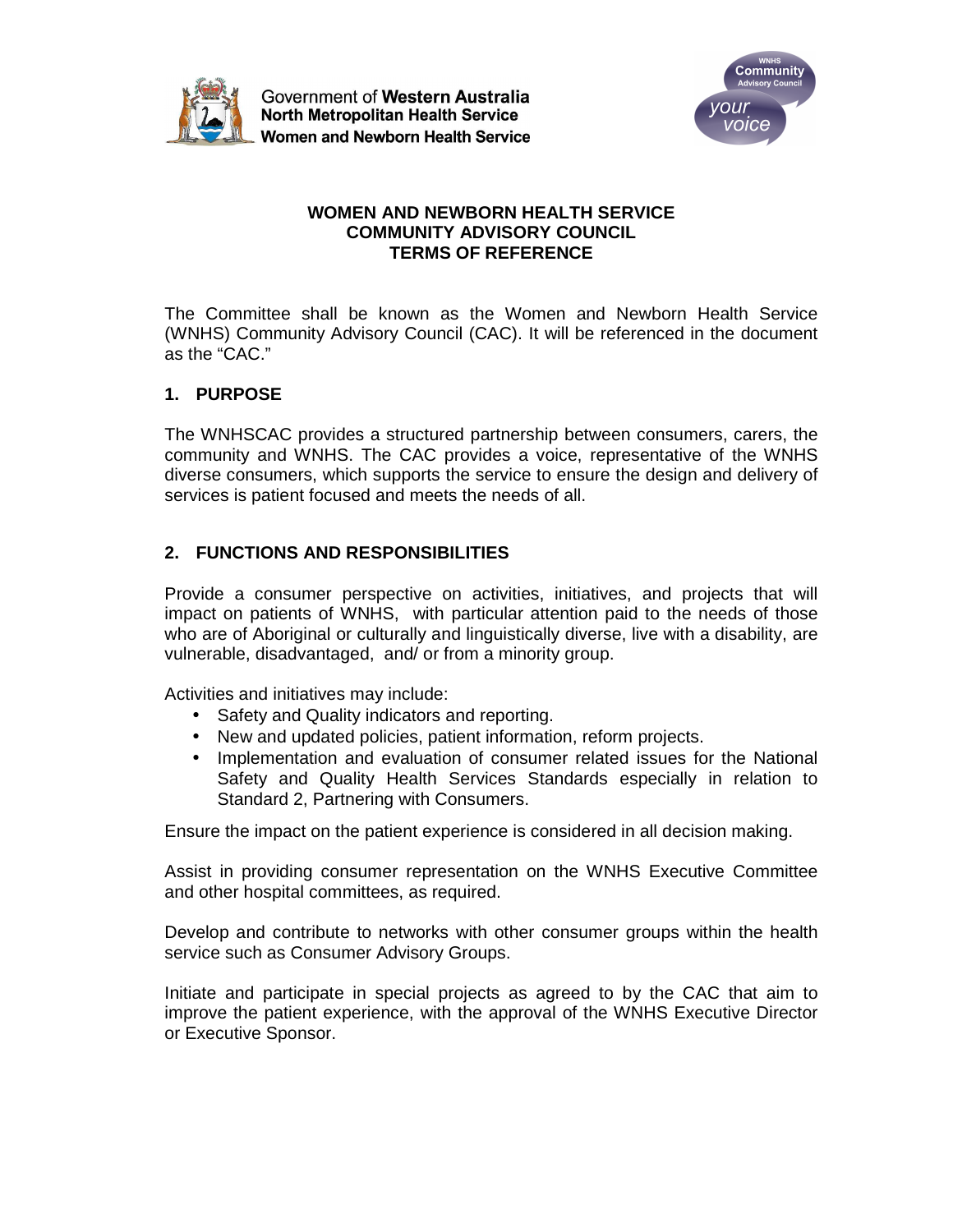# **3. ACCOUNTABILITY**

The CAC is accountable to the WNHS Executive Director. Terms of Reference are to be drafted by the CAC and ultimate approval of those rests with the WNHS Executive Director.

## **4. REPORTING**

The CAC will provide a written report on an annual basis, aligned with the financial year, on its activities, achievements, associated actions, member satisfaction survey results and future plans.

# **5. CONFIDENTIALITY**

Members may be in receipt of information that is regarded as 'commercial in confidence', clinically confidential or have privacy implications. All members must sign a confidentiality agreement. The access, use and disclosure of confidential information without authorisation are misconduct pursuant to the WA Health Code of Conduct. A breach in confidentiality may be subject to the removal of the member from the CAC and any other action deemed appropriate.

# **6. CONFLICT OF INTEREST**

A member of the CAC, who has duties or interests in conflict with their duties or interests in the CAC, whether direct, indirect, financial, material or otherwise, must withdraw or declare a possible conflict of interest to the Chair.

The member shall withdraw from the CAC for the duration of the deliberation in question, prior to any discussions or decisions on the matter being taken unless the CAC determines the conflict is trivial or unlikely.

A paid member of WNHS staff is deemed to have an overall conflict of interest.

## **7. SUB-COMMITTEES AND WORKING PARTIES**

The CAC may create a temporary working party at will and without record other than in its attendance. Permission in advance should be sought from Executive Sponsor if reimbursement is to be claimed. At the time of creation the deliverables and expected duration of the working party shall be specified.

## **8. MEMBERSHIP**

## **8.1 Composition**

a) The membership will be no less than (8) eight and no more than 16 (nonstaff) consumers or carers. Up to four staff may also be included as nonvoting members, normally the WNHS Executive Director, Executive Sponsor and a Consumer Liaison representative. At the discretion of the Chair and WNHS Executive Director (or Executive Sponsor) persons with a particular knowledge may be co-opted.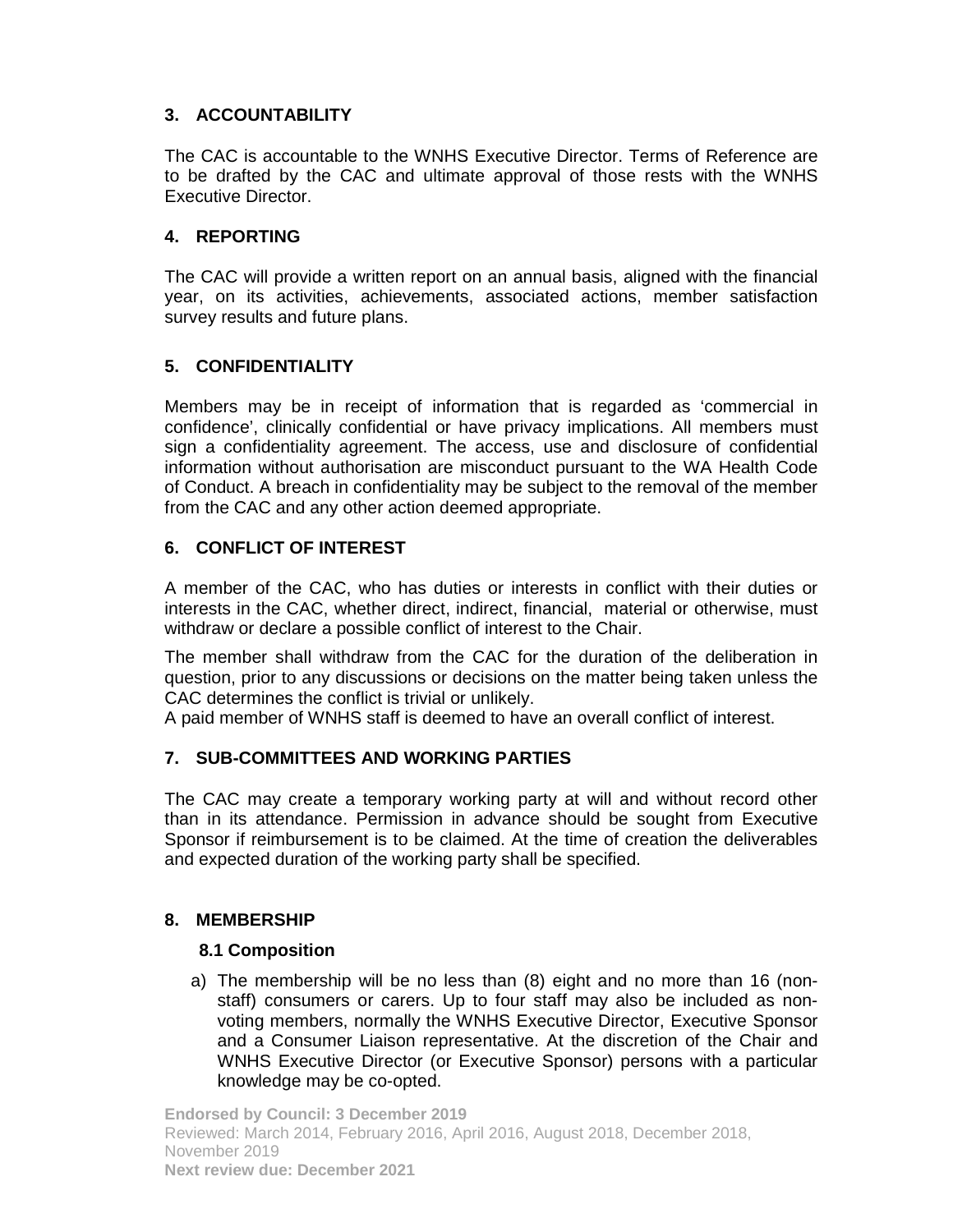- b) The CAC should reflect the community it services ensuring as best as possible. This includes people from a culturally and/or linguistically diverse culture, members who identify themselves as Aboriginal or Torres Strait Islander, members with experience of having a disability or people who have lived experience as carers.
- c) The CAC should seek to reflect the diversity of services offered within its hospital or health service.

## **8.2 Attendance**

- a) It is expected that members will attend 50% of meetings annually.
- b) No more than 2 (two) consecutive meetings may be missed without a written application being submitted to the Chair for consideration for a leave of absence.
- c) A representative who does not attend the required minimum within one financial year may be disqualified from continuing their membership.
- d) The CAC and WNHS Executive Director holds the right to terminate membership for failing to attend the minimum meetings.

## **9. SELECTION PROCESS AND TERM OF APPOINTMENT**

### **9.1 Election of members**

- a) Election to the membership is by way of an Expression of Interest (EOI) process. Opportunities to express an interest will be promoted through various avenues and the process of appointment will be fair, impartial, and subject to review of Human Resources if objections are raised relating to any appointment. Potential members will be assessed on their merit against the role criteria and how they will assist in ensuring diversity in the overall membership.
- b) All members are subject to a Criminal Record Screening EOI for membership will be advertised.
- c) The Consumer Liaison Service Manager can convene to undertake the selection process through a Selection Panel when required, and recruitment process in line with a simplified version of the WNHS recruitment process.
- d) Appointments are based on an applicant's ability to provide advice on health issues as well as their capacity to understand and represent the perspectives of consumers, carers and from the community served by WNHS. The WNHS Executive Director (or Executive Sponsor) will endorse the appointment of all CAC members.

### **9.2 Term of Appointment**

- a) The term of appointment for members will be two (2) years from the date of appointment
- b) At the completion of the first term the member can write to the WNHS Executive Director seeking endorsement for a second term.
- c) At the completion of the second term the position will be vacated and advertised; however, there will be no limitations on individuals including the vacating member submitting an application to the vacant position. Normal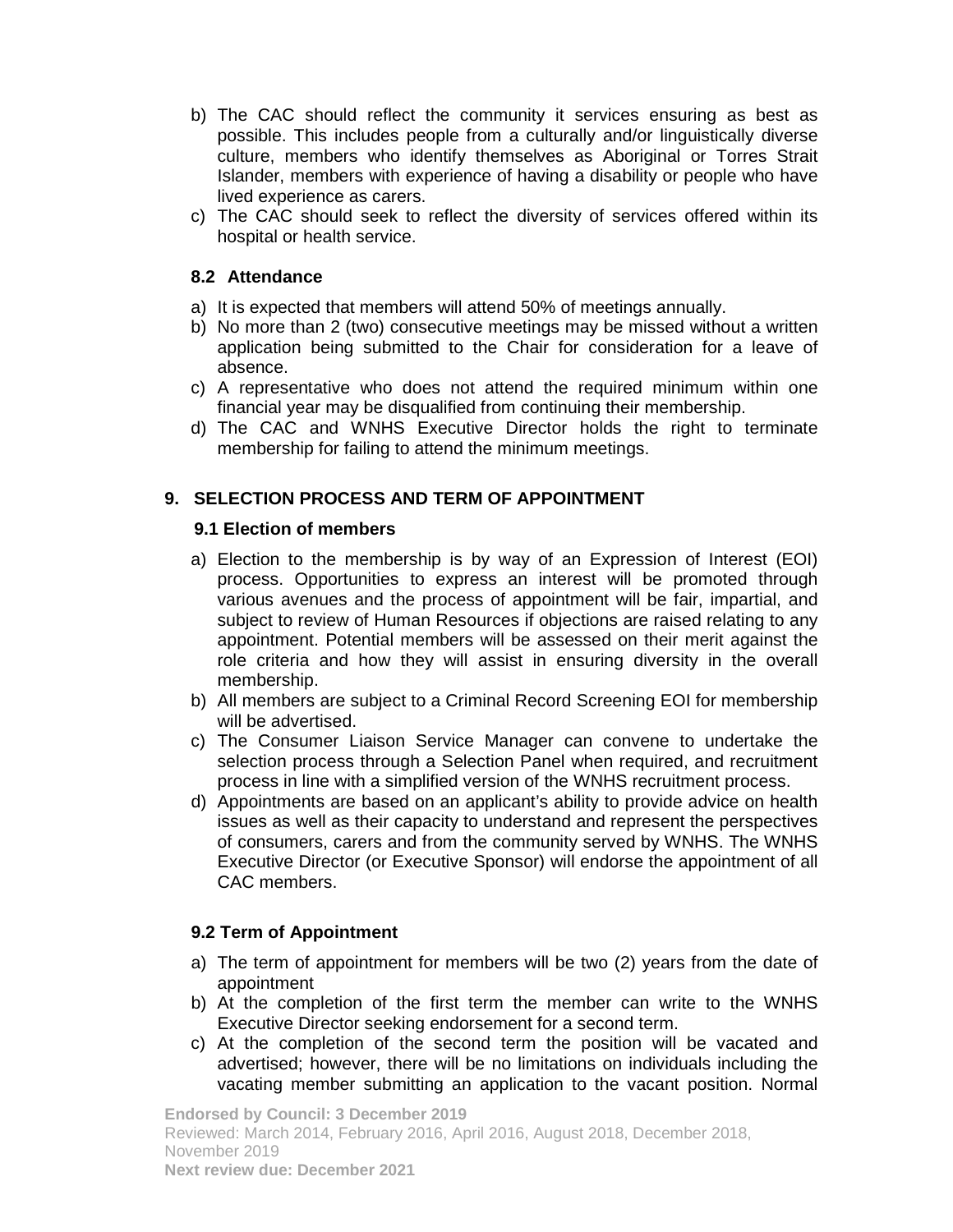processes for competitive recruitment and selection will apply and the vacated member's merits will be considered equally with other applicants

- d) If current members have exceeded four years they will be considered as having completed their first term and can renew for another term when their current term finishes.
- e) Within four (4) months of accepting the position on the CAC, members must have completed or booked to complete volunteer training, including but not limited to:
	- WNHS Induction Program
	- Health Consumers Council consumer representative training
	- Cultural Awareness
- f) CAC members will be able to access a range of relevant hospital education programs consistent with the availability and application process for paid staff. A copy of the annual education calendar will be provided to CAC members at the beginning of each calendar year.

## **10. MEMBERSHIP CESSATION**

A member who wishes to cease their membership shall provide their resignation in writing to the Committee Chair and /or Secretariat.

Where is it determined that a membership shall be terminated, the Chair or Secretariat will write to the member, with authorisation from Executive Sponsor or WNHS Executive Director advising of the planned termination and reasons for it. The member will have 4 weeks to provide a response, during which they are stood down from membership duties. The outcome will then be advised within a further four weeks.

## **11. CHAIRPERSON**

- a) Appointment of a Chair is by way of a confidential ballot of all members in attendance. Members will be advised of the election one month in advance. A postal vote will be permitted, if necessary.
- b) Those eligible for consideration must have sat on the CAC for a minimum of one (1) year. Appointment as Chair is for two (2) years and overrides appointment terms as a member.
- c) A Deputy Chair will be elected in the same manner and appointment is accompanied by the same conditions.
- d) The WNHS Executive Director will approve the appointment of the Chair and Deputy Chair and any extended terms.

### **12. SECRETARIAT**

The Executive Director or Executive Sponsor will ensure secretariat is provided. The Secretary shall be the authorised channel of communication of decisions of the CAC.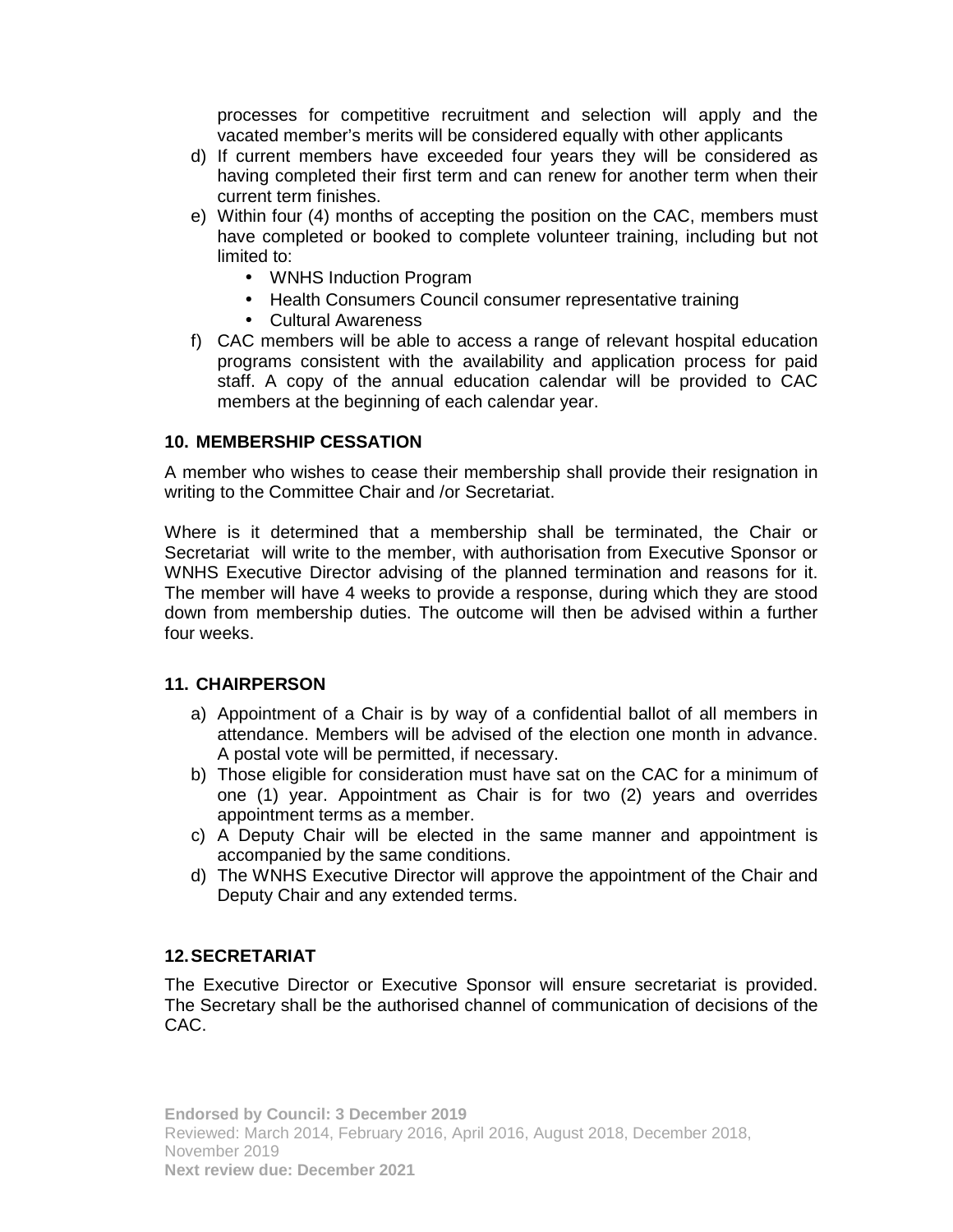The Secretary shall:

- receive and prepare agenda papers
- distribute papers to members in sufficient time to allow members to consider them before the meeting
- generate and distribute minutes
- communicate with members on matters relating to the conduct of meetings
- monitor Committee member progress on actions arising from Committee meetings as directed within the agreed timeframes
- complete any secretariat actions arising from the CAC meeting; and
- keep and maintain relevant records on behalf of the CAC.

The files are the property of WNHS and must be preserved in accordance with the State Records Act 2000 and the Freedom of Information Act 1992.

## **13. OPERATING PROCEDURES**

### **a. Frequency of meetings**

The CAC will meet monthly. Agenda items and decisions can be considered out of session via email or teleconference or other chosen method as long as these methods are accessible to all members.

The Chair may also call extraordinary meetings from time to time. All members must, if possible, receive at least 24 hours' notice of the meeting.

### **b. Notice of meetings**

An agenda and the associated papers are to be circulated to members at least four (4) working days prior to the meeting

### **c. Conduct of meetings**

CAC members shall act in accordance with the Department of Health and WA Health Code of Conduct at all times. Members' behaviour and meeting discussions shall uphold and reinforce the WNHS values of Care, Respect, Innovation, Teamwork and Integrity at all times.

#### **d. Minute taking**

The minutes of the CAC will contain adequate information to reflect the discussions and outcomes. The exception to this will be a specific request for confidentiality in which case the discussions will not be minuted. Additionally, a member may request specific comments are minuted and attributed to themselves. Proceedings and discussions are to remain confidential to the CAC.

The Chair of the CAC will provide regular verbal reports relating to new risks and plans proposed and implemented to the WNHS Executive Director at regular meetings